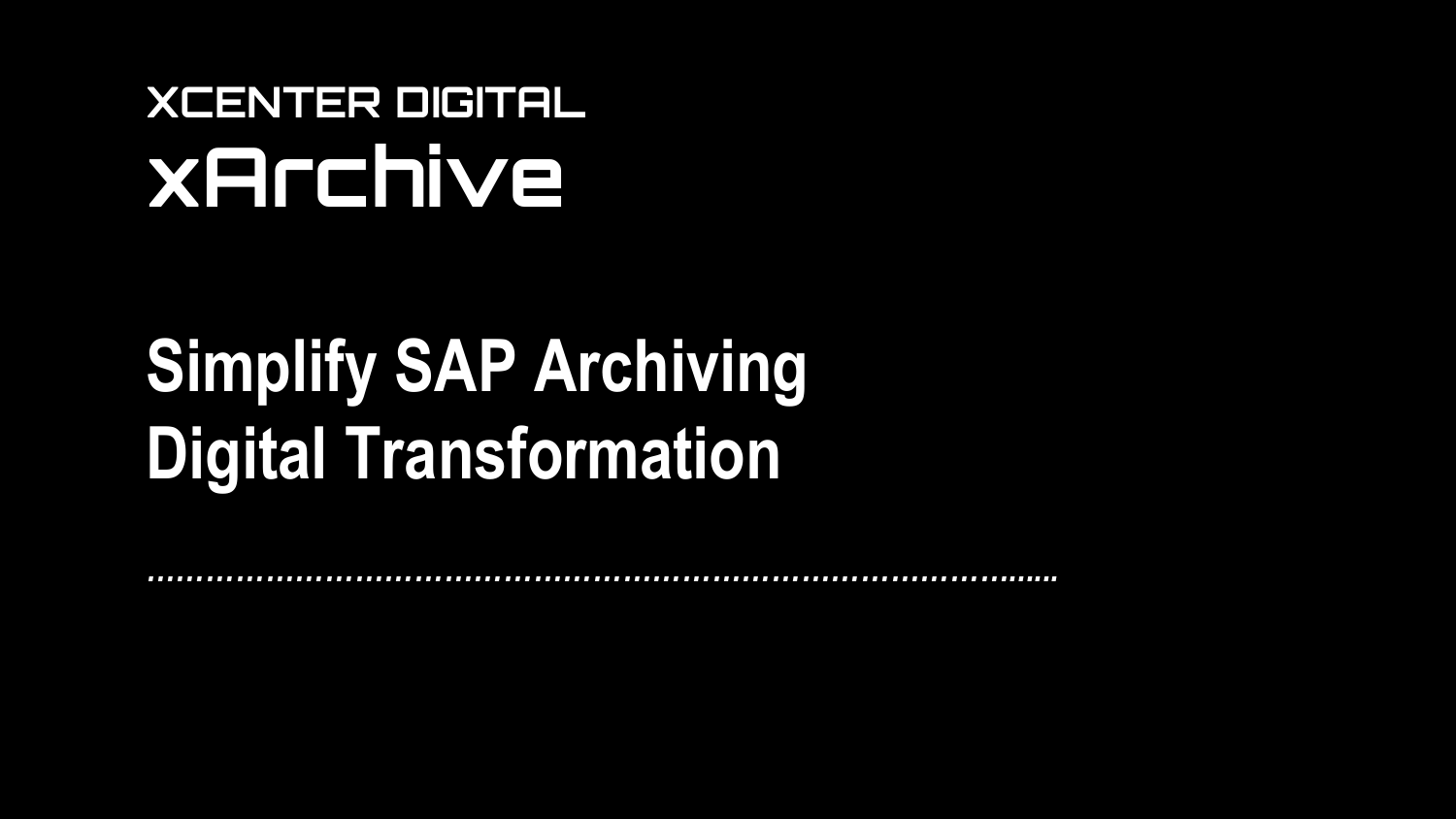### xArchive

- **xArchive is a robust, secure and highly efficient archive server using a SAP ArchiveLink protocol**: easily scan, process and import electronic documents across various systems. xArchive has client libraries for .NET, Java, Perl, … to integrate a wide variety of systems
- **xArchive is a .NET server application** that stores data in container files (VHDX), in an MS Azure cloud or in files in a regular FS filesystem. VHDX files help greatly reduce the number of stored files and thus shorten the time required for data backup and recovery

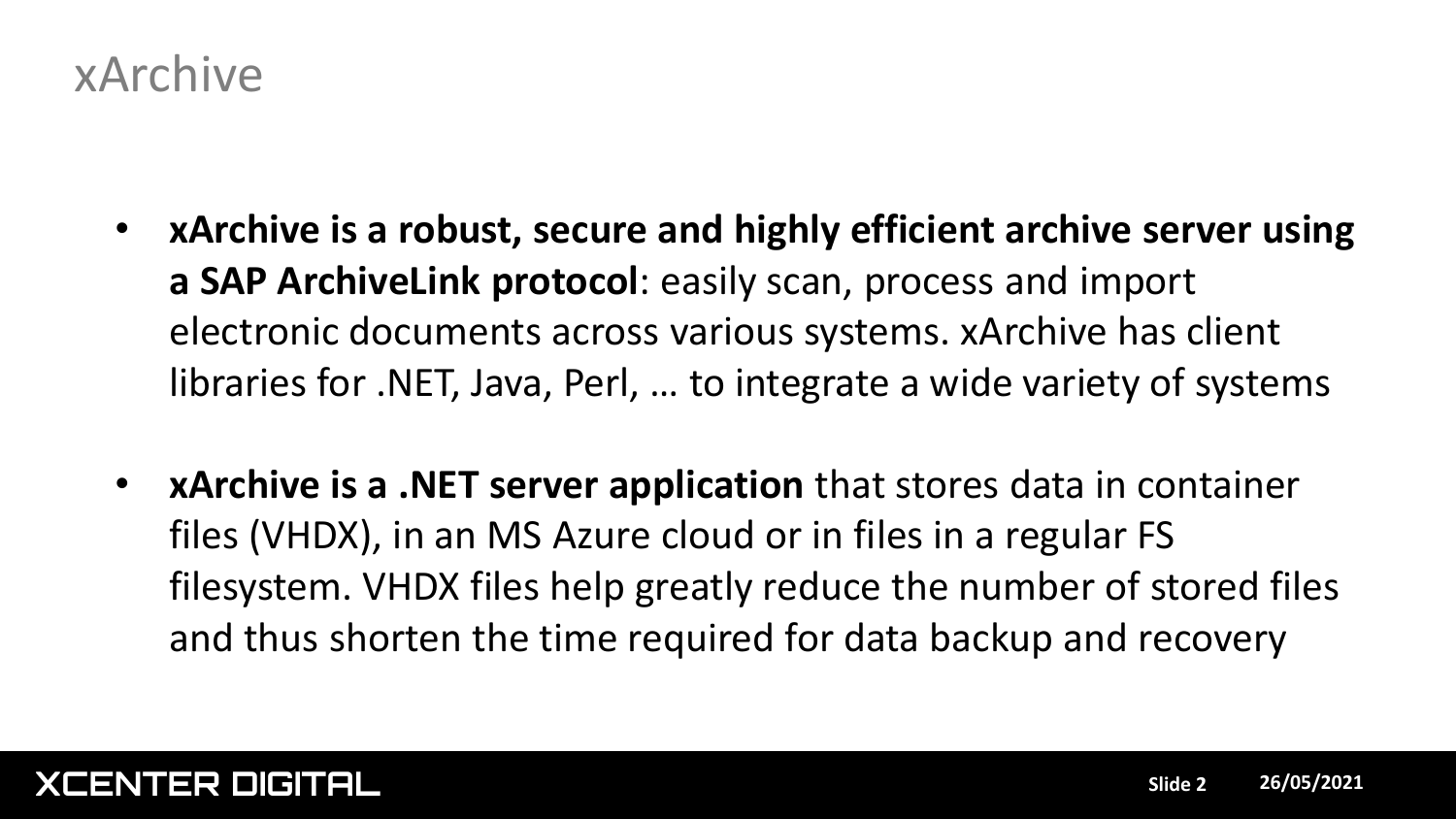

- Technical metadata of the documents is **stored in MS SQL**
- Set **read-only** access to your VHDX files to prevent any further changes of the stored content
- Manage xArchive via a user-friendly Windows application. **All actions require authentication and make use of encryption**
- The xArchive server is supported in **Windows 2012 and newer, MS SQL 2012 and newer**

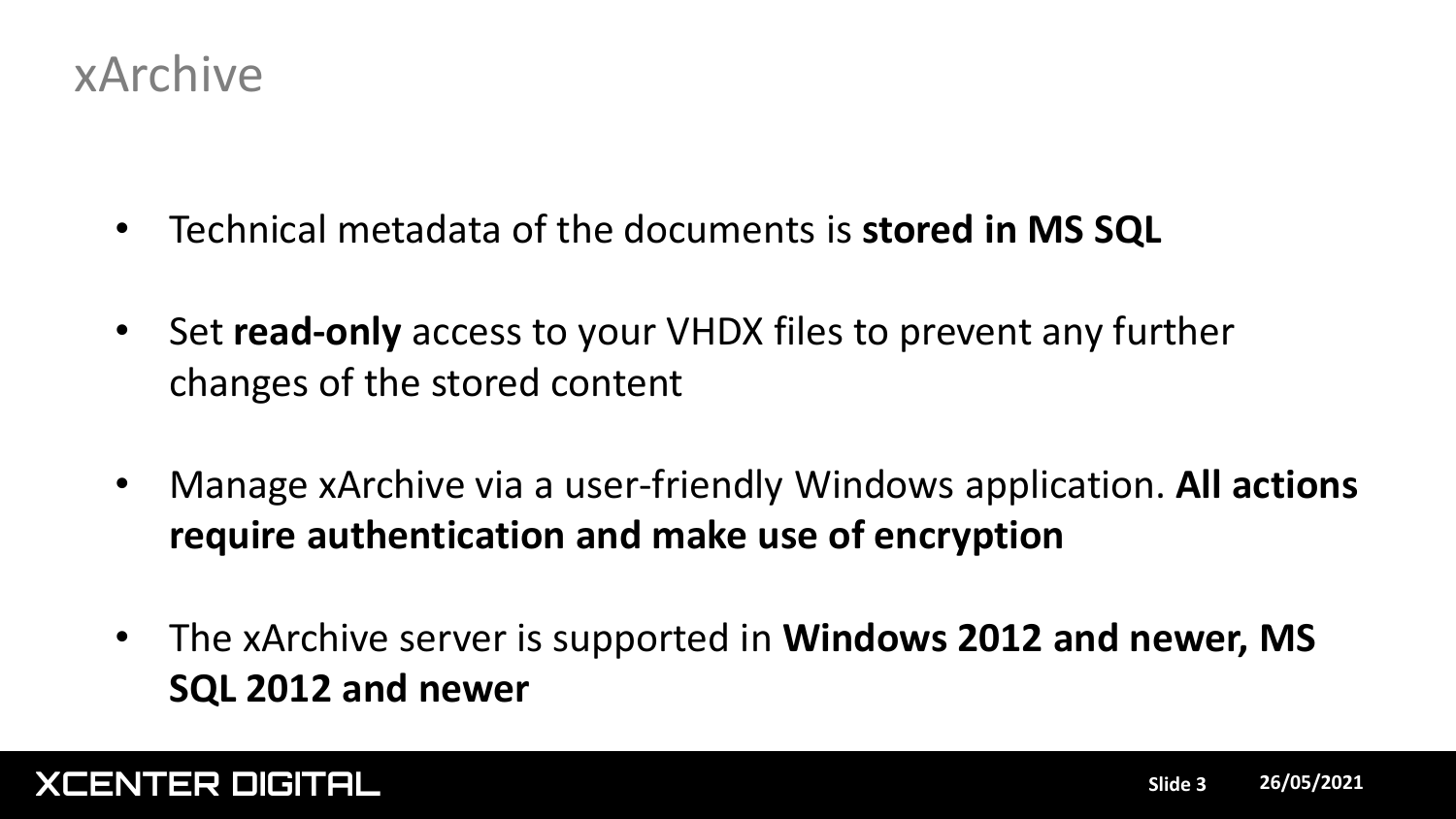|                    | <b>AUDIT</b><br>SYSTEM STATUS LIVE VIEW         |                         |                                  |                                 |                                  | <b>XARCHIVE</b>          |                                         |                              |                                                                                                |          |
|--------------------|-------------------------------------------------|-------------------------|----------------------------------|---------------------------------|----------------------------------|--------------------------|-----------------------------------------|------------------------------|------------------------------------------------------------------------------------------------|----------|
| ര                  |                                                 |                         |                                  |                                 |                                  |                          |                                         |                              | $\left  \bullet \right $ 100 $\left  \bullet \right $                                          |          |
|                    | Time stamp from (UTC)<br>2/19/2015 国   21:00:00 | Response<br>code from   | Repository                       | Document Id                     | Component Id                     | Function                 | Time elapsed<br>from                    | User IP address              | Request url <sup>0</sup>                                                                       |          |
|                    |                                                 | Response<br>code to     |                                  |                                 |                                  |                          | Time elapsed                            |                              |                                                                                                |          |
|                    | Time stamp to (UTC)<br>0:00:00<br>Select a d. 围 |                         |                                  |                                 |                                  |                          | to                                      |                              | Search                                                                                         |          |
|                    |                                                 |                         |                                  |                                 |                                  |                          |                                         |                              |                                                                                                |          |
|                    | $\frac{A}{2}$<br><b>Time stamp</b>              | Result<br>code $\cdots$ | Reposit<br>ory<br>$\sim$         | Document<br><b>Id</b><br>$\sim$ | Component<br><b>Id</b><br>$\sim$ | Function ---             | $\mathop{\mathsf{Time}}$<br>elapsed --- | User IP<br>address<br>$\sim$ | <b>Request url</b>                                                                             | $\cdots$ |
| $\odot$            | 2/19/2015 9:16:04 PM                            | 200                     | X2                               |                                 |                                  | serverinfo               |                                         | 0.0010001 10.178.115.51      | /xarchive?serverInfo&pVersion=00-                                                              |          |
| $\odot$            | 2/19/2015 9:15:00 PM                            | 200                     | X <sub>2</sub>                   | E4B86E71132B;                   |                                  | info                     |                                         | 0.2665413 10.178.115.51      | /xarchive?info&pVersion=0045&co                                                                |          |
| $\odot$<br>$\odot$ | 2/19/2015 9:09:38 PM<br>2/19/2015 9:05:58 PM    | 200<br>200              | X <sub>2</sub><br>X <sub>2</sub> |                                 |                                  | serverinfo<br>serverinfo |                                         | 0.0010019 10.178.115.56      | /xarchive?serverInfo&pVersion=00-<br>0.0009982 10.178.115.51 /xarchive?serverInfo&pVersion=00- |          |
|                    |                                                 |                         |                                  |                                 |                                  |                          |                                         |                              |                                                                                                |          |
|                    |                                                 |                         |                                  |                                 |                                  |                          |                                         |                              |                                                                                                |          |
|                    |                                                 |                         |                                  |                                 |                                  |                          |                                         |                              |                                                                                                |          |
|                    |                                                 |                         |                                  |                                 |                                  |                          |                                         |                              |                                                                                                |          |
|                    |                                                 |                         |                                  |                                 |                                  |                          |                                         |                              |                                                                                                |          |
|                    |                                                 |                         |                                  |                                 |                                  |                          |                                         |                              |                                                                                                |          |
|                    |                                                 |                         |                                  |                                 |                                  |                          |                                         |                              |                                                                                                |          |
|                    |                                                 |                         |                                  |                                 |                                  |                          |                                         |                              |                                                                                                |          |
|                    |                                                 |                         |                                  |                                 |                                  |                          |                                         |                              |                                                                                                |          |

#### **XCENTER DIGITAL Slide 4 26/05/2021**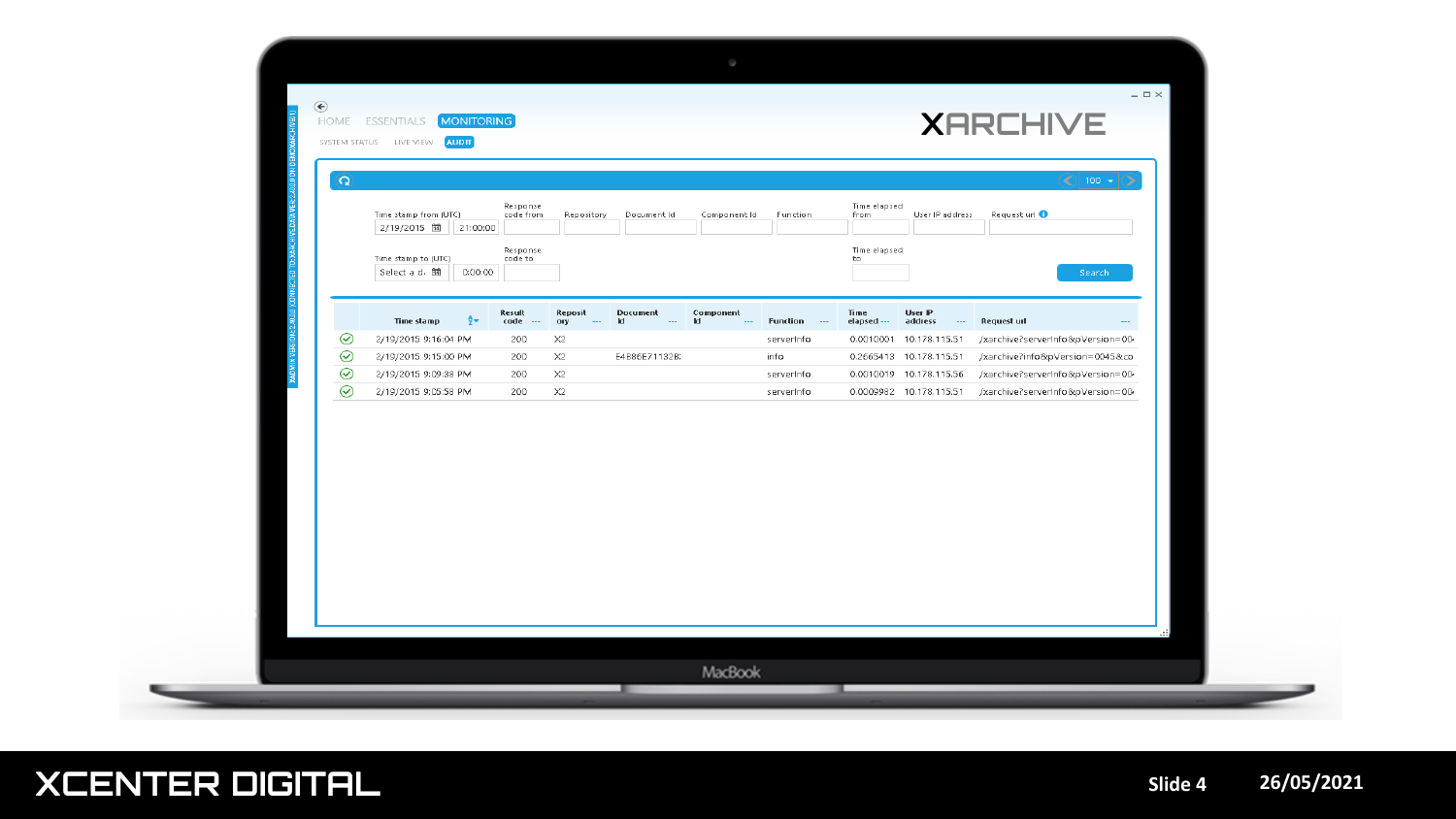

- **xArchive ensures reliable storage of documents**. xArchive is able to create backups in a cloud repository for instance. It also enables clients to use a repository with WORM functionality
- xArchive empowers users to save documents **in the cloud whilst benefiting from a repository with WORM functionality**
- **xArchive is used for**: SAP data archiving, mail and documents in a secure archive, confirmation of purchase orders, processing of incoming deliveries and invoices, …

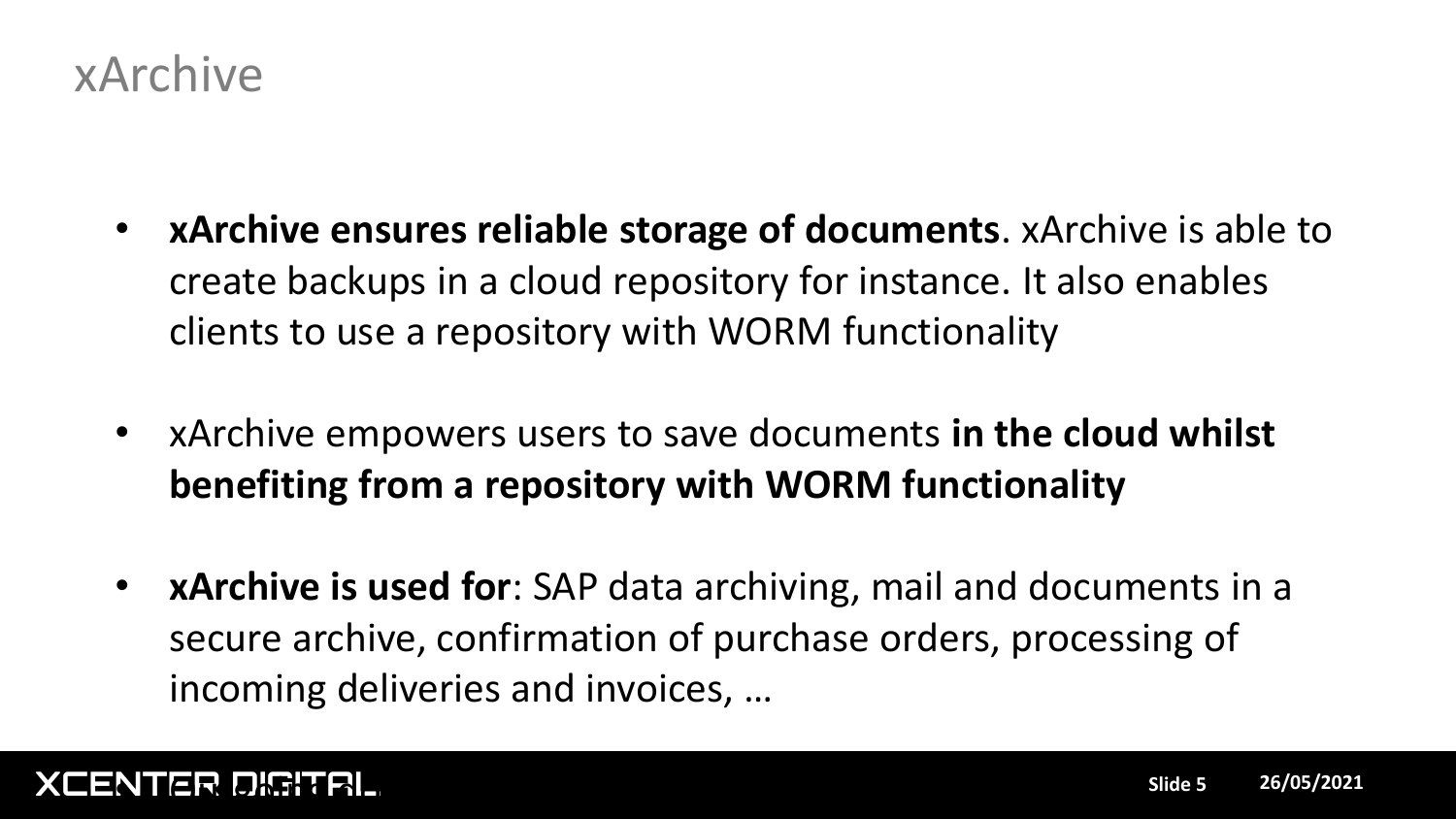## xArchive Schema



#### **XCENTER DIGITAL Slide 6 26/05/2021**